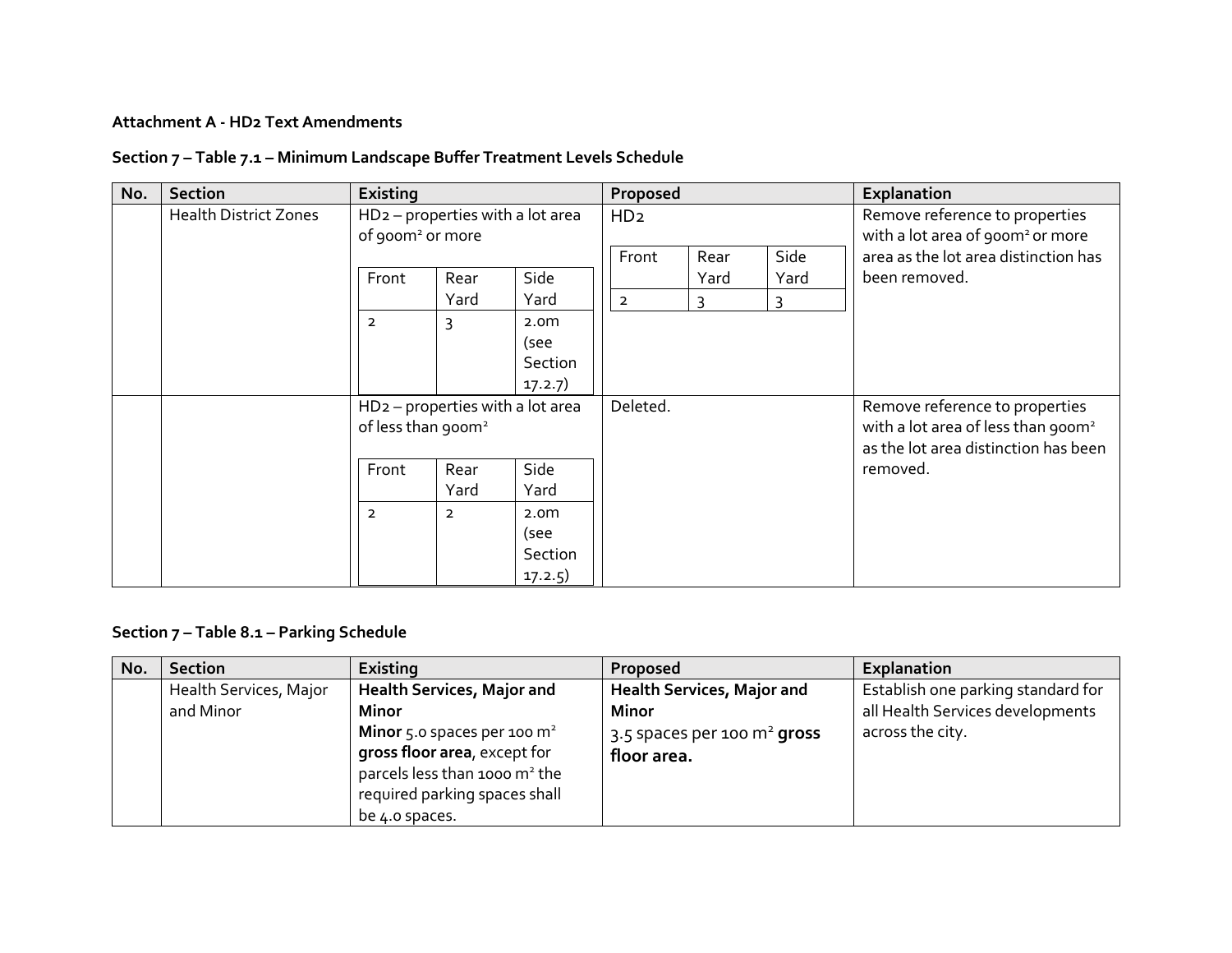## **Section 17 – Health District Zone**

HD2 – Hospital and Health Support Services

| No. | <b>Section</b>   | Existing                                                                                                                                                                                                                                                                                                                                                                                      | Proposed                                                                                                                                                                                                                                                                                                                                                       | Explanation                                                                                                                                                                                                                                                                    |
|-----|------------------|-----------------------------------------------------------------------------------------------------------------------------------------------------------------------------------------------------------------------------------------------------------------------------------------------------------------------------------------------------------------------------------------------|----------------------------------------------------------------------------------------------------------------------------------------------------------------------------------------------------------------------------------------------------------------------------------------------------------------------------------------------------------------|--------------------------------------------------------------------------------------------------------------------------------------------------------------------------------------------------------------------------------------------------------------------------------|
|     | Section 17.2.2.1 | The principal uses for properties<br>with a <b>lot area</b> of 900m <sup>2</sup> or more<br>are:<br>(a) multiple dwelling housing<br>(b) personal service<br>establishments<br>(c) emergency and protective<br>services<br>(d) child care centre, major<br>(e) congregate housing<br>(f) extended medical treatment<br>facilities<br>(g) health services, major<br>(h) health services, minor | The principal uses in this zone<br>are:<br>(a) emergency and protective<br>services<br>(b) child care centre, major<br>(c) congregate housing<br>(d) extended medical treatment<br>facilities<br>(e) health services, major<br>(f) health services, minor<br>(g) multiple dwelling housing<br>(h) personal service<br>establishments<br>(i) supportive housing | Remove reference to properties<br>with a lot area of 900m <sup>2</sup> or more<br>area as the lot area distinction has<br>been removed.<br>Add (h) personal service<br>establishments and (i) supportive<br>housing reference as the lot area<br>distinction has been removed. |
|     | Section 17.2.2.2 | The principal uses for properties<br>with a <b>lot area</b> of less than<br>900m <sup>2</sup> are:<br>(a) single dwelling housing<br>(b) child care centre, minor<br>(c) health services, major<br>(d) health services, minor                                                                                                                                                                 | Deleted.                                                                                                                                                                                                                                                                                                                                                       | Remove section 17.2.2.2 as the lot<br>area distinction of 900m <sup>2</sup> has been<br>removed.                                                                                                                                                                               |
|     | Section 17.2.3.1 | The secondary uses for<br>properties with a lot area of<br>goom <sup>2</sup> or more are:<br>(a) retail stores, health products                                                                                                                                                                                                                                                               | 17.2.3.1 The secondary uses in<br>this zone are:<br>(a) agriculture, urban<br>(b) apartment hotel                                                                                                                                                                                                                                                              | Remove reference to properties<br>with a lot area of 900m <sup>2</sup> or more<br>area as the lot area distinction has<br>been removed.                                                                                                                                        |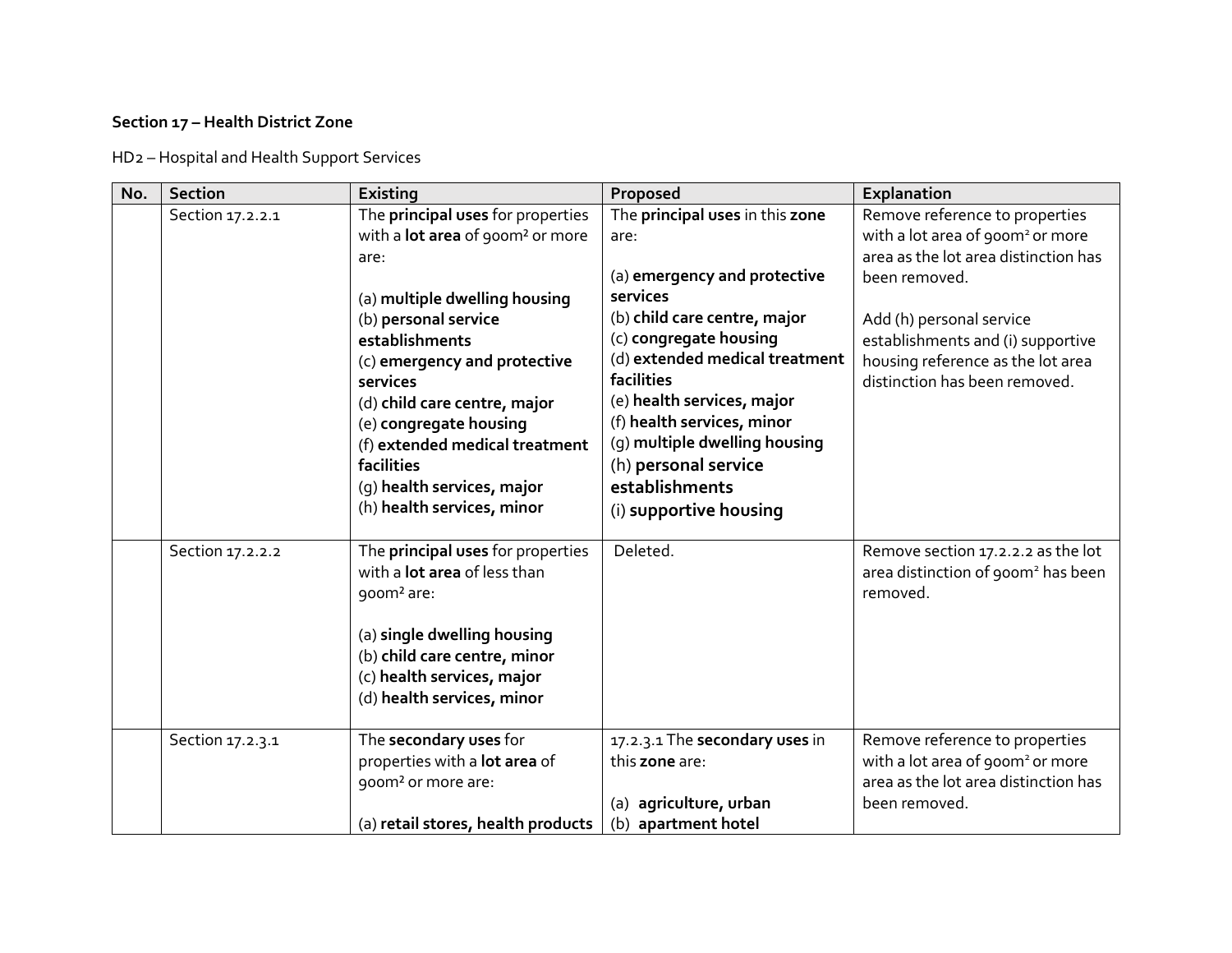|                  | (b) food primary establishment<br>(c) apartment hotel<br>(d) hotel<br>(e) community recreation<br>services                                                                                                                                                                             | (c) community garden<br>(d) community recreation<br>services<br>(e) food primary establishment<br>(f) home based business,<br>minor<br>(g) retail stores, health<br>products<br>(h) residential security /<br>operator unit | Add (a) agriculture, urban, (f) home<br>based business, minor and (h)<br>residential security / operator unit<br>as the lot area distinction has been<br>removed.<br>Remove (d) hotel as the lot area<br>distinction has been removed.<br>Name and regulations for (b)<br>apartment hotel subject to change<br>based on what is proposed for<br>short-term rentals. |
|------------------|----------------------------------------------------------------------------------------------------------------------------------------------------------------------------------------------------------------------------------------------------------------------------------------|-----------------------------------------------------------------------------------------------------------------------------------------------------------------------------------------------------------------------------|---------------------------------------------------------------------------------------------------------------------------------------------------------------------------------------------------------------------------------------------------------------------------------------------------------------------------------------------------------------------|
| Section 17.2.3.2 | The secondary uses for<br>properties with a lot area of less<br>than 900m <sup>2</sup> are:<br>(a) bed and breakfast homes<br>(b) carriage house<br>(c) home based business, major<br>(d) home based businesses,<br>minor<br>(e) secondary suites                                      | Deleted.                                                                                                                                                                                                                    | Remove section 17.2.3.2 as the lot<br>area distinction of 900m <sup>2</sup> has been<br>removed.                                                                                                                                                                                                                                                                    |
| Section 17.2.4   | 17.2.4 Subdivision Regulations<br>17.2.4.1 The subdivision<br>requlations for properties with a<br>lot area of 900m <sup>2</sup> or more are:<br>(a) The minimum lot width is<br>30.0 m<br>(b) The minimum lot depth is<br>30.0 m<br>(c) The minimum lot area is 900<br>m <sub>2</sub> | 17.2.4 Subdivision Regulations<br>(a) The minimum lot width is<br>30.0 m.<br>(b) The minimum lot depth is<br>30.0 m.<br>(c) The minimum lot area is 900<br>$m2$ .                                                           | Remove reference to section<br>17.2.4.1 and all of section 17.2.4.2<br>as the lot area distinction of 900m <sup>2</sup><br>has been removed.                                                                                                                                                                                                                        |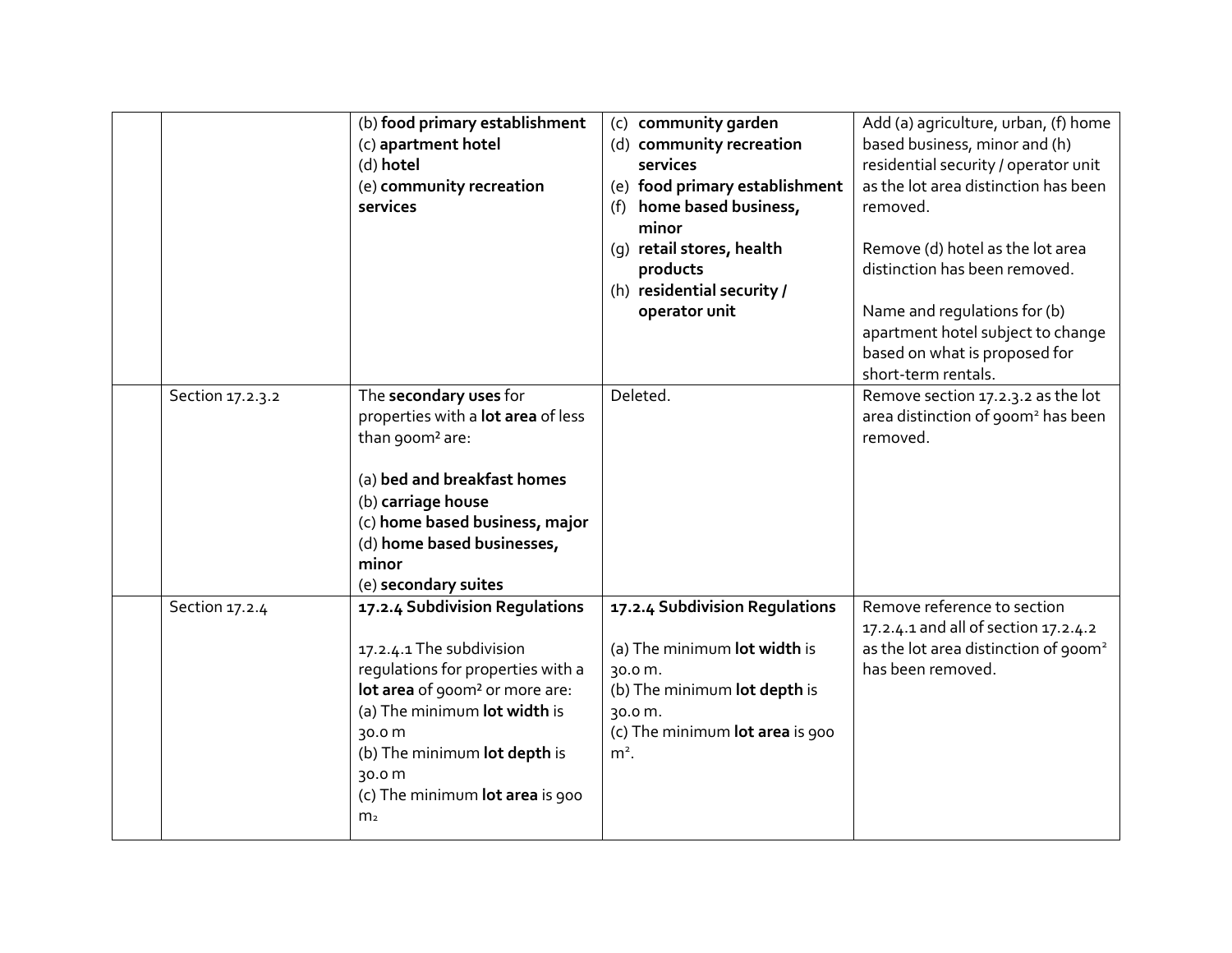|                  | 17.2.4.2 The subdivision<br>regulations for properties with a<br>lot area of less than 900m <sup>2</sup> are:<br>(a) The minimum lot width is<br>13.0 m.<br>(b) The minimum lot depth is<br>30.0 m.<br>(c) The minimum lot area is 490<br>$m2$ .                                                                                                                                                                                                                                                                                                                                                                                                                                                                                                          |                                                                                                                                                                                                                                                                                                                                                                                                                                                                                                                                                                                                                                                                                                                   |                                                                                                                                                                                                        |
|------------------|-----------------------------------------------------------------------------------------------------------------------------------------------------------------------------------------------------------------------------------------------------------------------------------------------------------------------------------------------------------------------------------------------------------------------------------------------------------------------------------------------------------------------------------------------------------------------------------------------------------------------------------------------------------------------------------------------------------------------------------------------------------|-------------------------------------------------------------------------------------------------------------------------------------------------------------------------------------------------------------------------------------------------------------------------------------------------------------------------------------------------------------------------------------------------------------------------------------------------------------------------------------------------------------------------------------------------------------------------------------------------------------------------------------------------------------------------------------------------------------------|--------------------------------------------------------------------------------------------------------------------------------------------------------------------------------------------------------|
| Section 17.2.5.1 | Development Regulations for<br>properties with a lot area of<br>goom <sup>2</sup> or more are:<br>(a) The maximum floor area<br>ratio is 1.2, except it is 1.3 with a<br>housing agreement pursuant to<br>the provisions of Section 6.9.<br>Where parking spaces are<br>provided totally beneath<br>habitable space of a principal<br>building or beneath useable<br>common amenity areas<br>providing that in all cases, the<br>parking spaces are screened<br>from view, an amount may be<br>added to the floor area ratio<br>equal to 0.1 multiplied by the<br>ratio of such parking spaces to<br>the total required parking<br>spaces, but in no case shall this<br>amount exceed o.1. The total<br>maximum floor area ratio shall<br>not exceed 1.4. | (a) The maximum floor area<br>ratio is 1.2. Where parking<br>spaces are provided totally<br>beneath habitable space of a<br>principal <b>building</b> or beneath<br>useable common amenity<br>areas providing that in all<br>cases, the parking spaces<br>are screened from view, an<br>amount may be added to the<br>floor area ratio equal to 0.1<br>multiplied by the ratio of<br>such parking spaces to the<br>total required parking<br>spaces, but in no case shall<br>this amount exceed o.1. The<br>total maximum floor area<br>ratio shall not exceed 1.3.<br>(b) The maximum site coverage<br>is $55%$ .<br>(c) The maximum height is the<br>lesser of 16.5 m or 4.5<br>storeys, except it is 4.5 m for | Remove reference to properties<br>with a lot area of 900m <sup>2</sup> or more<br>area as the lot area distinction has<br>been removed.<br>Clarified regulations to be<br>consistent with other zones. |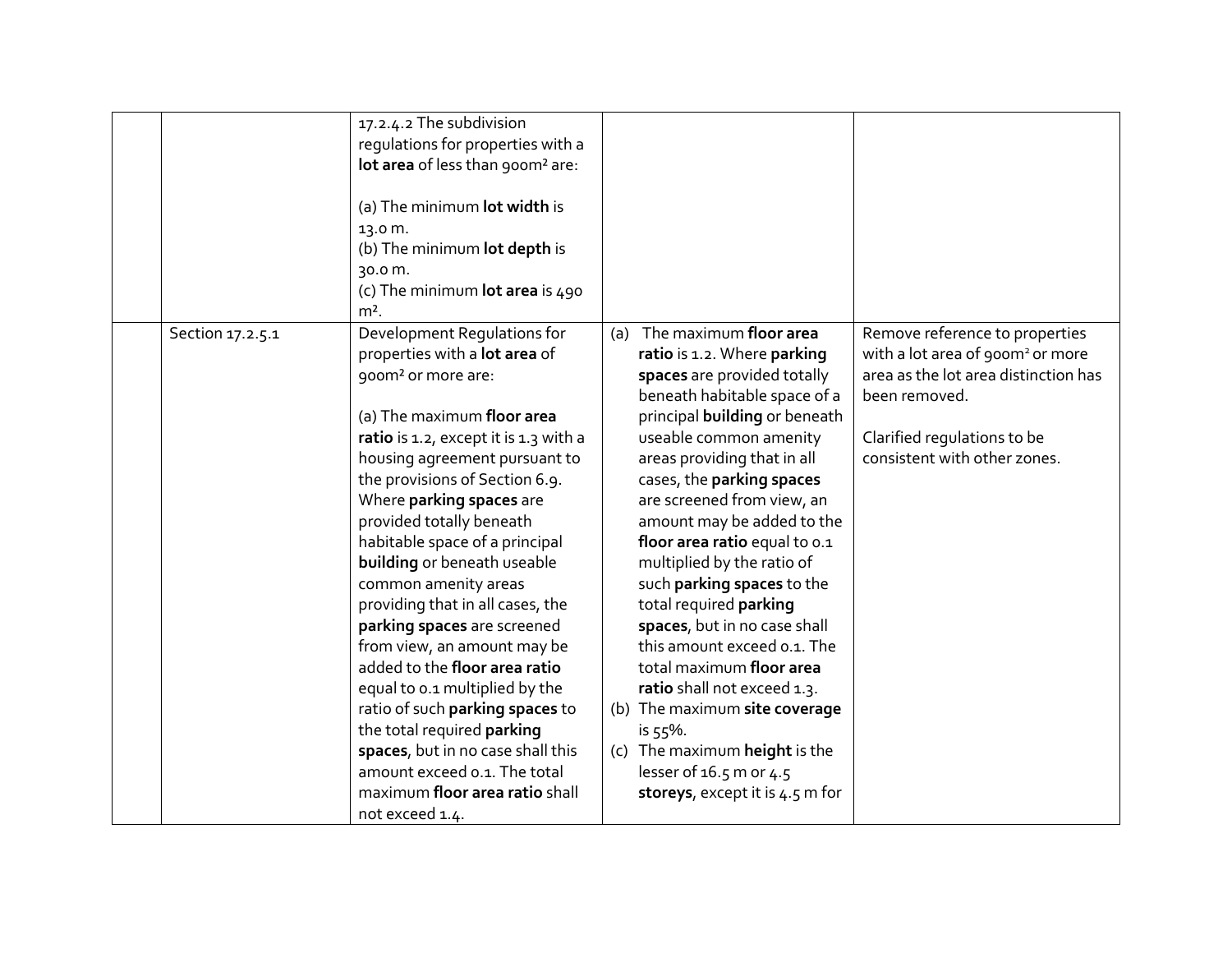|  | (b) The maximum site coverage         |     | accessory buildings and         |  |
|--|---------------------------------------|-----|---------------------------------|--|
|  | is 55%. Parking structures that       |     | structures.                     |  |
|  | are less than 2.0 m above             |     | (d) The minimum site front yard |  |
|  | finished grade and are surfaced       |     | is $4.5 \, \text{m}$ .          |  |
|  | with landscaping or useable           |     | (e) The minimum site side yard  |  |
|  | open space shall not be included      |     | is 4.5 m for portions of a      |  |
|  | in the calculation of site            |     | building less than 12.0 m in    |  |
|  | coverage.                             |     | height and 6.0 m for            |  |
|  | (c) The maximum height is 16.5        |     | portions of a building          |  |
|  | m.                                    |     | greater than 12.0 m in          |  |
|  | (d) The minimum site front yard       |     | height.                         |  |
|  | is $4.5 \, \text{m}$ .                | (f) | The minimum site rear yard      |  |
|  | (e) The minimum site side yard is     |     | is 6.0 m except it is 3.0 m     |  |
|  | 4.5 m for a building less than        |     | where the rear yard abuts a     |  |
|  | 12.0 m in height and 6.0 m for        |     | lane.                           |  |
|  | portions of a <b>building</b> greater |     |                                 |  |
|  |                                       |     |                                 |  |
|  | than 12.0 m in height.                |     |                                 |  |
|  | (f) The minimum site rear yard is     |     |                                 |  |
|  | 6.0 m except it is 3.0 m where the    |     |                                 |  |
|  | rear yard abuts a lane.               |     |                                 |  |
|  | (g) Notwithstanding the site          |     |                                 |  |
|  | setback requirements, a parking       |     |                                 |  |
|  | structure that is partially below     |     |                                 |  |
|  | grade may be located no less          |     |                                 |  |
|  | than $1.5$ m from any property        |     |                                 |  |
|  | line provided that it is less than    |     |                                 |  |
|  | 2.0 m in height above natural         |     |                                 |  |
|  | grade and that a minimum              |     |                                 |  |
|  | horizontal measurement of 2.0         |     |                                 |  |
|  | m on the top surface to the           |     |                                 |  |
|  | parking structure is either           |     |                                 |  |
|  | landscaped or made available as       |     |                                 |  |
|  | useable open space between the        |     |                                 |  |
|  | furthest project of the structure     |     |                                 |  |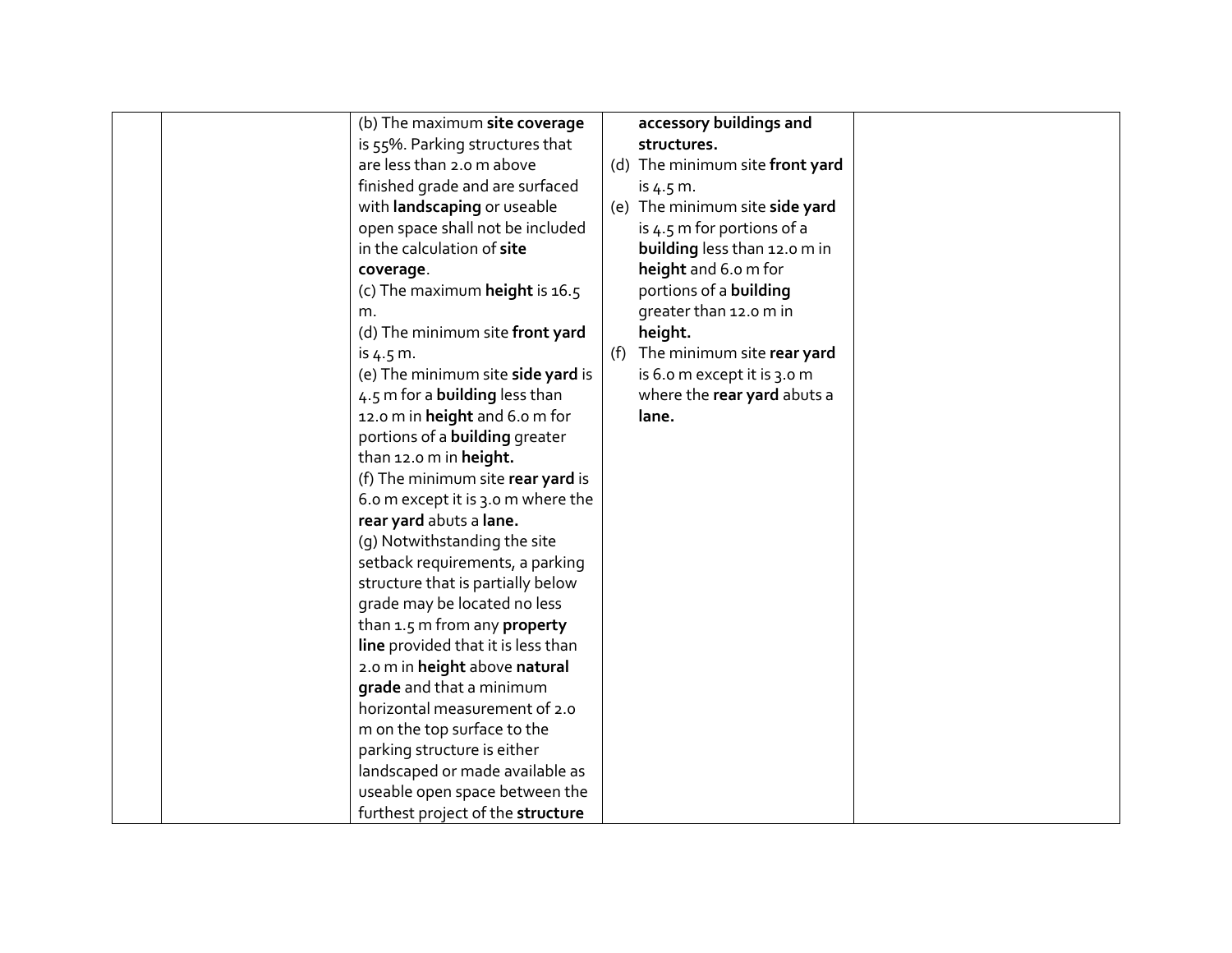|                  | and the building face. All<br>building setbacks otherwise<br>apply. Where a parking structure<br>is located within the building<br>setbacks consistent with this<br>section, the space between the<br>structure and the property line<br>shall be treated with a high level<br>of landscaping with a landscaped<br>berm to screen the exposed<br>outer wall of the structure.                                                                                                                                                                                                                                                                                                   |          |                                                                                                  |
|------------------|---------------------------------------------------------------------------------------------------------------------------------------------------------------------------------------------------------------------------------------------------------------------------------------------------------------------------------------------------------------------------------------------------------------------------------------------------------------------------------------------------------------------------------------------------------------------------------------------------------------------------------------------------------------------------------|----------|--------------------------------------------------------------------------------------------------|
| Section 17.2.5.2 | Development Regulations for<br>properties with a lot area of less<br>than 900m <sup>2</sup> are:<br>(a) The maximum site coverage<br>is 55%.<br>(b) The maximum height is the<br>lesser of 9.5 m or 2 $\frac{1}{2}$ storeys,<br>except it is 4.5 m for accessory<br>buildings or structures.<br>(c) The minimum front yard is<br>4.5 m.<br>(d) The minimum side yard is 2.0<br>m for a 1 or $1\frac{1}{2}$ storey building<br>and 2.3 m for a 2 or $2\frac{1}{2}$ storey<br>building, except it is 4.5 m from a<br>flanking street.<br>(e) The minimum rear yard is 6.0<br>m except it is 3.0 m where the<br>rear yard abuts a lane and it is 1.5<br>m for accessory buildings. | Deleted. | Remove section 17.2.5.2 as the lot<br>area distinction of 900m <sup>2</sup> has been<br>removed. |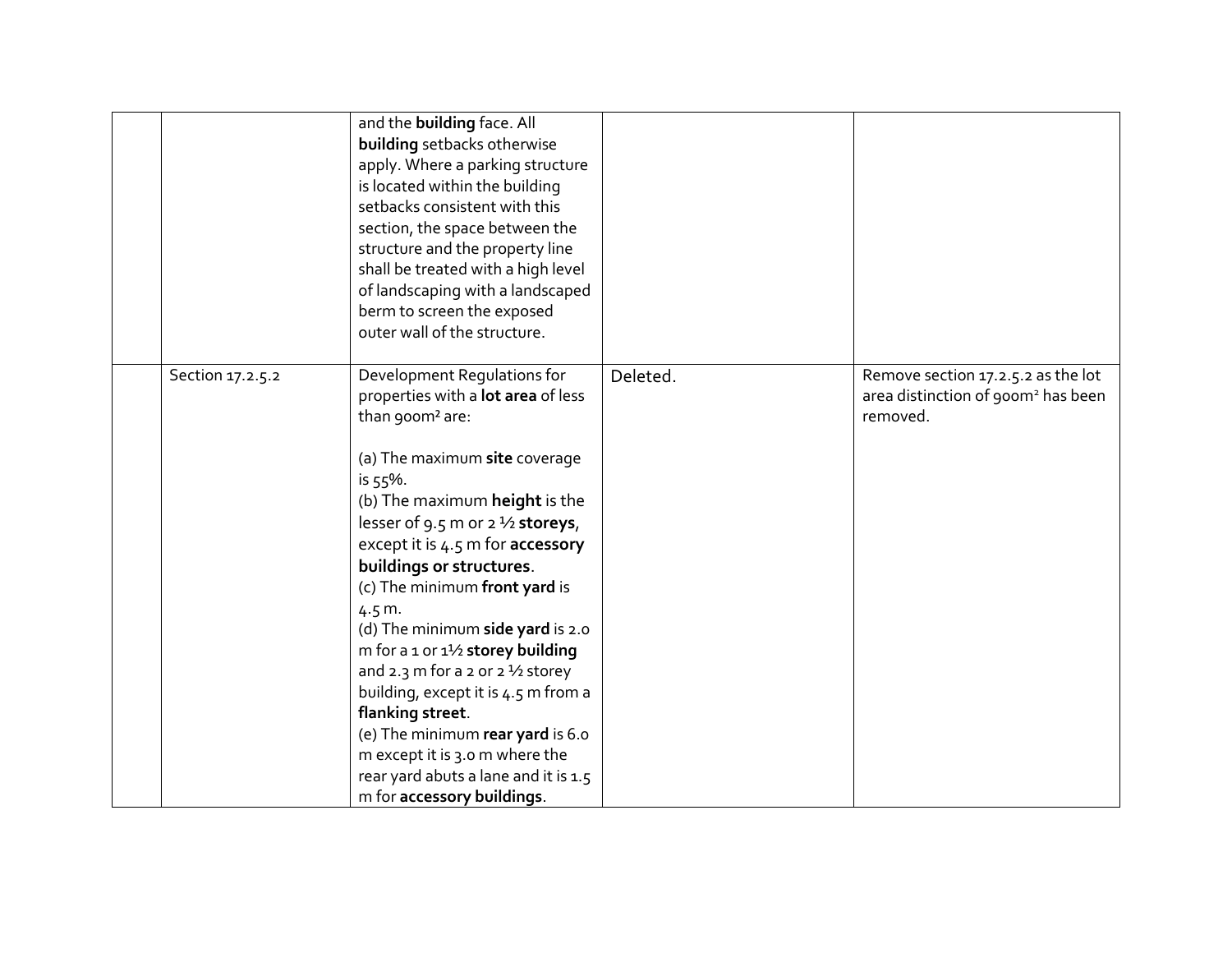| 17.2.6 | <b>Parking Regulations specific to</b><br>the HD <sub>2</sub> Zone<br>The parking regulations that are<br>specific to this zone for the<br>purpose of calculating the<br>number of parking spaces<br>required are as follows:<br>(a) All residential, residential<br>related uses, apartment hotel<br>and hotel uses shall be<br>calculated as 1 parking space per<br>dwelling unit.<br>(b) Leasable areas that are not<br>used for residential, residential<br>related, apartment hotel and<br>hotel uses shall be calculated as<br>requiring 1.75 stalls per 100 m <sup>2</sup> of<br>gross floor area.<br>(c) Health Services, Major and<br>Minor shall be calculated as 2.5<br>stalls per 100 m <sup>2</sup> of gross floor<br>area.<br>(d) Food primary establishment<br>uses shall be calculated as<br>requiring 1 parking space per 4<br>seating spaces. | Deleted.                                                                                                                                                                                    | Remove section 17.2.6 as the<br>parking requirements are<br>identified under the parking and<br>loading regulations of Section 8.   |
|--------|-----------------------------------------------------------------------------------------------------------------------------------------------------------------------------------------------------------------------------------------------------------------------------------------------------------------------------------------------------------------------------------------------------------------------------------------------------------------------------------------------------------------------------------------------------------------------------------------------------------------------------------------------------------------------------------------------------------------------------------------------------------------------------------------------------------------------------------------------------------------|---------------------------------------------------------------------------------------------------------------------------------------------------------------------------------------------|-------------------------------------------------------------------------------------------------------------------------------------|
| 17.2.7 | <b>Other Regulations</b><br>(a) In addition to the regulations<br>listed in this section, other<br>regulations apply. These include,<br>where not consistent with the<br>provisions of this section, the                                                                                                                                                                                                                                                                                                                                                                                                                                                                                                                                                                                                                                                        | <b>Other Regulations</b><br>(a) In addition to the regulations<br>listed in this section, other<br>regulations apply. These<br>include, where not consistent<br>with the provisions of this | Re-ordered to section 17.2.6.<br>Removed (b) Secondary uses can<br>only be present where a principal<br>use is established and in a |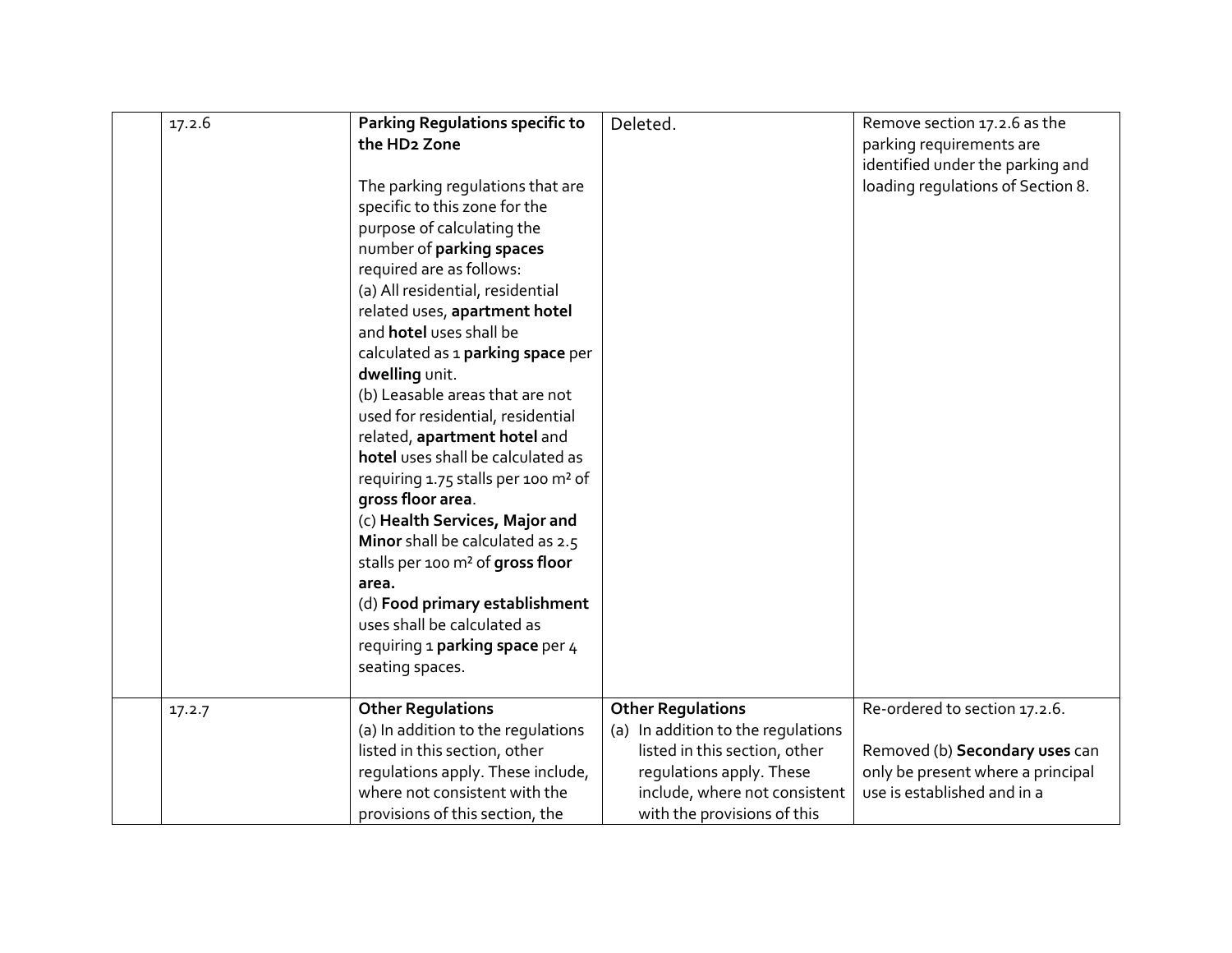|  | general development               |     | section, the general           | continuous use. This is established           |
|--|-----------------------------------|-----|--------------------------------|-----------------------------------------------|
|  | regulations of Section 6, the     |     | development regulations of     | in Section 2 of the Zoning Bylaw.             |
|  | landscaping and fencing           |     | Section 6, the landscaping     |                                               |
|  | regulations of Section 7, the     |     | and fencing regulations of     | Added in (b) - This creates active            |
|  | parking and loading regulations   |     | Section 7, the parking and     | street façade, encourages more                |
|  | of Section 8 (except as specified |     | loading regulations of         | health related uses and ensures               |
|  | by section 1.6 of this zone), and |     | Section 8 (except as specified | area develops for intended                    |
|  | the specific use regulations of   |     | by section 1.6 of this zone),  | purpose.                                      |
|  | Section 9 of Zoning Bylaw No.     |     | and the specific use           |                                               |
|  | 8000.                             |     | regulations of Section 9 of    | Remove reference to hotels. Short             |
|  | (b) Secondary uses can only be    |     | Zoning Bylaw No. 8000.         | term rental regulations will apply.           |
|  | present where a principal use is  |     | (b) A building incorporating   |                                               |
|  | established and in continuous     |     | residential uses shall provide | Remove (h) and (i) 17.2.5.2 as the            |
|  | use.                              |     | a functional commercial or     | lot area distinction of 900m <sup>2</sup> has |
|  | (c) Offices are limited to those  |     | institutional space on the     | been removed, and landscaping                 |
|  | related to Health Services,       |     | first floor, which must        | requirements area in Section 7 of             |
|  | Major and Minor or those that     |     | occupy a minimum of 90% of     | Zoning Bylaw.                                 |
|  | can demonstrate a direct support  |     | all street frontages, OR a     |                                               |
|  | role for the Kelowna General      |     | minimum of 75% on              | Clarified regulations to be                   |
|  | Hospital, Cottonwoods Care        |     | secondary street frontages     | consistent with other zones.                  |
|  | Facility or Interior Health       |     | provided 100% of the           |                                               |
|  | Authority.                        |     | principal frontage has a       | Revised sign regulations to be                |
|  | (d) Retail stores, health         |     | functional commercial space.   | consistent with sign bylaw.                   |
|  | products shall be limited to a    |     | Access driveways or other      |                                               |
|  | floor area not greater than 350   |     | portions of the street         |                                               |
|  | $m2$ per lot.                     |     | frontage not used as           |                                               |
|  | (e) When permitted, food          |     | building will not be           |                                               |
|  | primary establishments shall be   |     | considered for the purpose of  |                                               |
|  | limited to a total capacity of 40 |     | this calculation.              |                                               |
|  | seats.                            | (c) | Retail stores, health          |                                               |
|  | (f) Apartment hotel and hotel     |     | products shall be limited to a |                                               |
|  | use shall only be permitted when  |     | floor area not greater than    |                                               |
|  | secondary to multiple dwelling    |     | 350 $m^2$ per lot.             |                                               |
|  | housing or congregate housing.    |     |                                |                                               |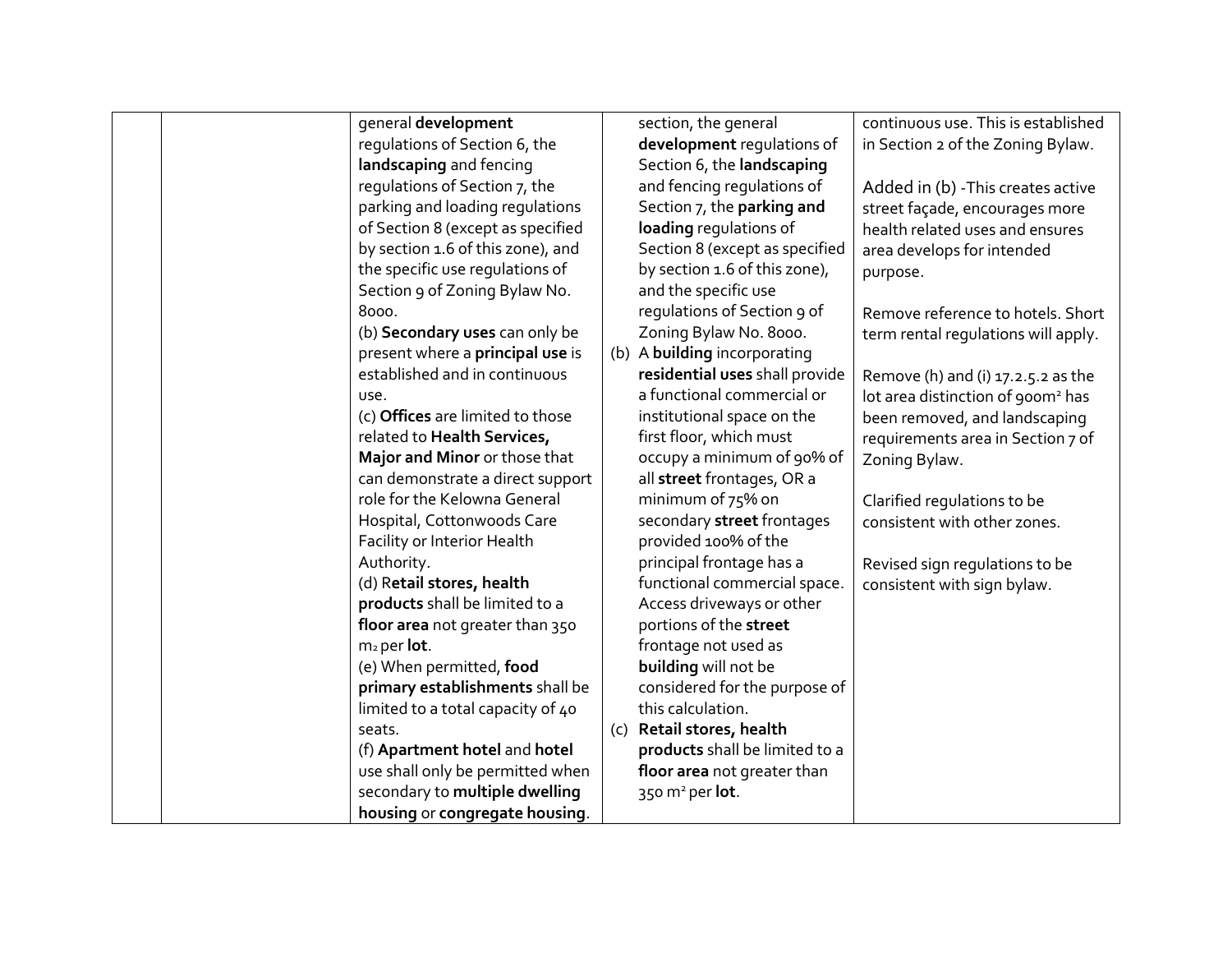|  | (g) A minimum area of $7.5$ m <sup>2</sup> of |     | (d) Food primary                        |  |
|--|-----------------------------------------------|-----|-----------------------------------------|--|
|  | private open space shall be                   |     | establishments shall be                 |  |
|  | provided per bachelor dwelling,               |     | limited to a total capacity of          |  |
|  | congregate housing bedroom or                 |     | 40 seats.                               |  |
|  | group home bedroom, 15.0 m <sup>2</sup>       |     | (e) Apartment hotels shall only         |  |
|  | of private open space shall be                |     | be permitted when                       |  |
|  | provided per 1 bedroom                        |     | secondary to multiple                   |  |
|  | dwelling, and 25.0 m2 of private              |     | dwelling housing or                     |  |
|  | open space shall be provided per              |     | congregate housing.                     |  |
|  | dwelling with more than 1                     | (f) | A minimum area of 7.5 m <sup>2</sup> of |  |
|  | bedroom.                                      |     | private open space shall be             |  |
|  | (h) For properties with a lot area            |     | provided per bachelor                   |  |
|  | of 900m <sub>2</sub> or more, Level 2         |     | dwelling, congregate                    |  |
|  | landscape buffers are required                |     | housing bedroom or group                |  |
|  | for the front yard and Level 3                |     | home bedroom, 15.0 m <sup>2</sup> of    |  |
|  | landscape buffers are required in             |     | private open space shall be             |  |
|  | all side and rear yard setback                |     | provided per 1 bedroom                  |  |
|  | areas.                                        |     | dwelling, and $25.0 \text{ m}^2$ of     |  |
|  | (i) For properties with a lot area            |     | private open space shall be             |  |
|  | of less than 900m <sub>2</sub> , a minimum    |     | provided per dwelling with              |  |
|  | 2.0m landscape buffer is required             |     | more than 1 bedroom.                    |  |
|  | for the side yard setback areas to            |     | (q) Drive-in food services are          |  |
|  | separate uses from adjacent                   |     | not a permitted form of                 |  |
|  | properties and will consist of a              |     | development in this zone.               |  |
|  | low-lying vegetative buffer                   |     | (h) Where a development has             |  |
|  | where no trees or continuous                  |     | access to a lane, vehicular             |  |
|  | opaque barrier is required. Level             |     | access to the development is            |  |
|  | 2 landscape buffers are required              |     | only permitted from the                 |  |
|  | for the front yard and Level 3                |     | lane.                                   |  |
|  | landscape buffers are required                | (i) | Signage shall be in                     |  |
|  | for the rear yard setback areas.              |     | accordance with the                     |  |
|  | (j) Vehicle-oriented or drive                 |     | regulations of the Sign                 |  |
|  | through services are not                      |     | Bylaw.                                  |  |
|  | permitted in this zone.                       |     |                                         |  |